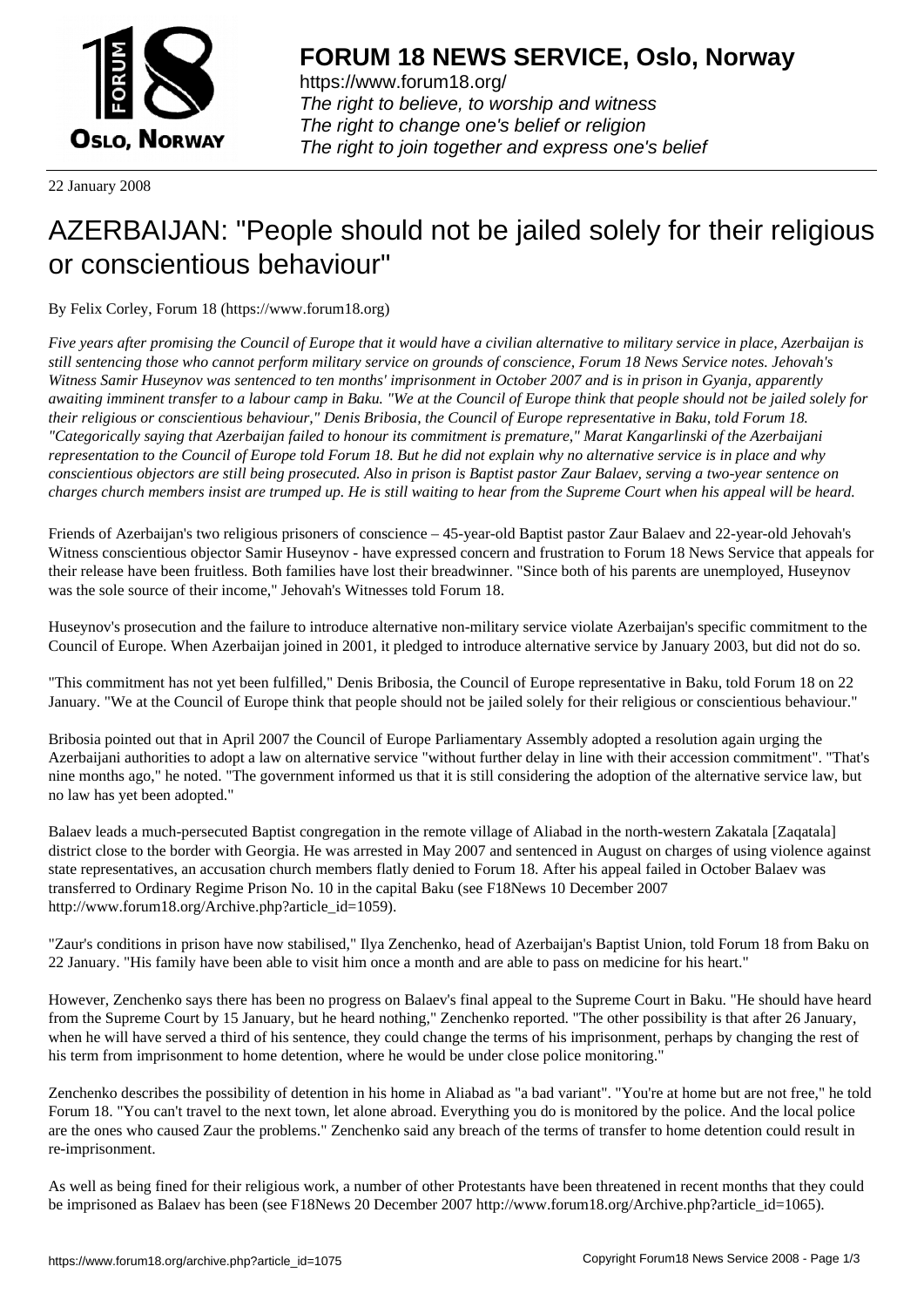Meanwhile, friends of Huseynov, the imprisoned Jehovah's Witness, told Forum 18 that his transfer from prison in Gyanja [Gäncä] to a labour camp in Baku is apparently imminent. "At the end of December there were some talks of him being transferred from the prison to a labour camp in the capital Baku," one Jehovah's Witness who preferred not to be identified told Forum 18 on 22 January. "Samir was still in Gyanja definitely as of 21 January."

Despite calls on 21 and 22 January, prison officials refused to tell Forum 18 if and when Huseynov is to be transferred.

The Geranboy District Court in western Azerbaijan sentenced Huseynov on 4 October 2007 to 10 months in prison for evading compulsory military service, Jehovah's Witnesses told Forum 18. He was punished under Article 321.1 of the Criminal Code, which prescribes a penalty of up to two years' imprisonment. "Huseynov was prosecuted despite the constitutional guarantee of alternative service," Jehovah's Witnesses complained to Forum 18.

Huseynov was born in Azerbaijan but had lived in Russia for some years before returning to Azerbaijan with his family. When he was called up in summer 2007 he told the military commissariat he was prepared to do a civilian alternative service. He was not arrested in the run-up to the October court hearing. He was detained immediately following the hearing and sent to the prison in the nearby city of Gyanja to begin his sentence.

Officials refused to give Huseynov a copy of the written verdict within the prescribed period. "This was a deliberate trick to make his appeal difficult, as this had to be filed within 20 days," Jehovah's Witnesses told Forum 18. Huseynov signed an appeal on 22 October, which he sent to the appeal court via the prison administration. However, on 5 November the court sent it back on the grounds that it was written in Russian. Huseynov re-wrote it in Azerbaijani and asked the prison administration to send it to the court on 8 November. However, on 26 November the court rejected the appeal as it said it had been received after the deadline for lodging appeals.

Marat Kangarlinski of the Azerbaijani representation to the Council of Europe promised to find out why Huseynov has been imprisoned. But he denied that his country has failed to honour its commitments, despite the fact that an alternative service should have been up and running five years ago. "Categorically saying that Azerbaijan failed to honour its commitment is premature," he told Forum 18 from Strasbourg on 22 January. "Work is going on and Azerbaijan is bringing its domestic legislation in compliance with international standards and obligations it undertook."

Kangarlinski said a draft law on alternative service has been prepared and reviewed by experts of the Council of Europe, including the Directorate of Human Rights and Legal Affairs. He added that it is due to be submitted to parliament, the Milli Mejlis, but gave no date.

Article 76 of Azerbaijan's Constitution provides that "if beliefs of citizens come into conflict with service in the army then in some cases envisaged by legislation alternative service instead of regular army service is permitted". Despite the Constitutional provision and the Council of Europe commitments, officials at Azerbaijan's Human Rights Ombudsman Office have told Forum 18 that "signing such commitments doesn't mean we have to accept these rights without a corresponding law" (see F18News 7 July 2006 http://www.forum18.org/Archive.php?article\_id=809).

Jehovah's Witnesses complained to Forum 18 that Huseynov is the first to be imprisoned for refusing military service in recent years. Earlier cases resulted in suspended sentences. Other Jehovah's Witnesses who write to the military commissariat to say they cannot perform military service on grounds of religious conscience and that they are prepared to do civilian alternative service have not been touched.

In July 2006, conscientious objector Mushfiq Mammedov, who was studying to become a Jehovah's Witness, was found guilty of violating Article 321.1 of the Criminal Code. He was given a suspended sentence of six months. Mammedov was beaten during his time in pretrial detention and stated that he would accept military service. However, during the court case, he asked the judge to overlook his statement accepting military service because it was made under duress. The judge complied (see F18News 26 July 2006 http://www.forum18.org/Archive.php?article\_id=818).

Jehovah's Witnesses complained to Forum 18 that Mammedov's attempt to bring his latest appeal to the Supreme Court has failed. After his September 2006 appeal to the Court of Appeals was dismissed Mammedov lodged an appeal to the Supreme Court. Despite repeated attempts in 2007 to find out when the hearing would take place, Mammedov's lawyers were told each time that no date had been set. Soon after they wrote again on 1 August 2007 they discovered that the hearing had taken place four months earlier and the appeal had been dismissed. Mammedov was told a copy of the decision would be mailed to him, but one never arrived. His lawyer managed to obtain a copy only unofficially. (END)

For a personal commentary, by an Azeri Protestant, on how the international community can help establish religious freedom in Azerbaijan, see http://www.forum18.org/Archive.php?article\_id=482